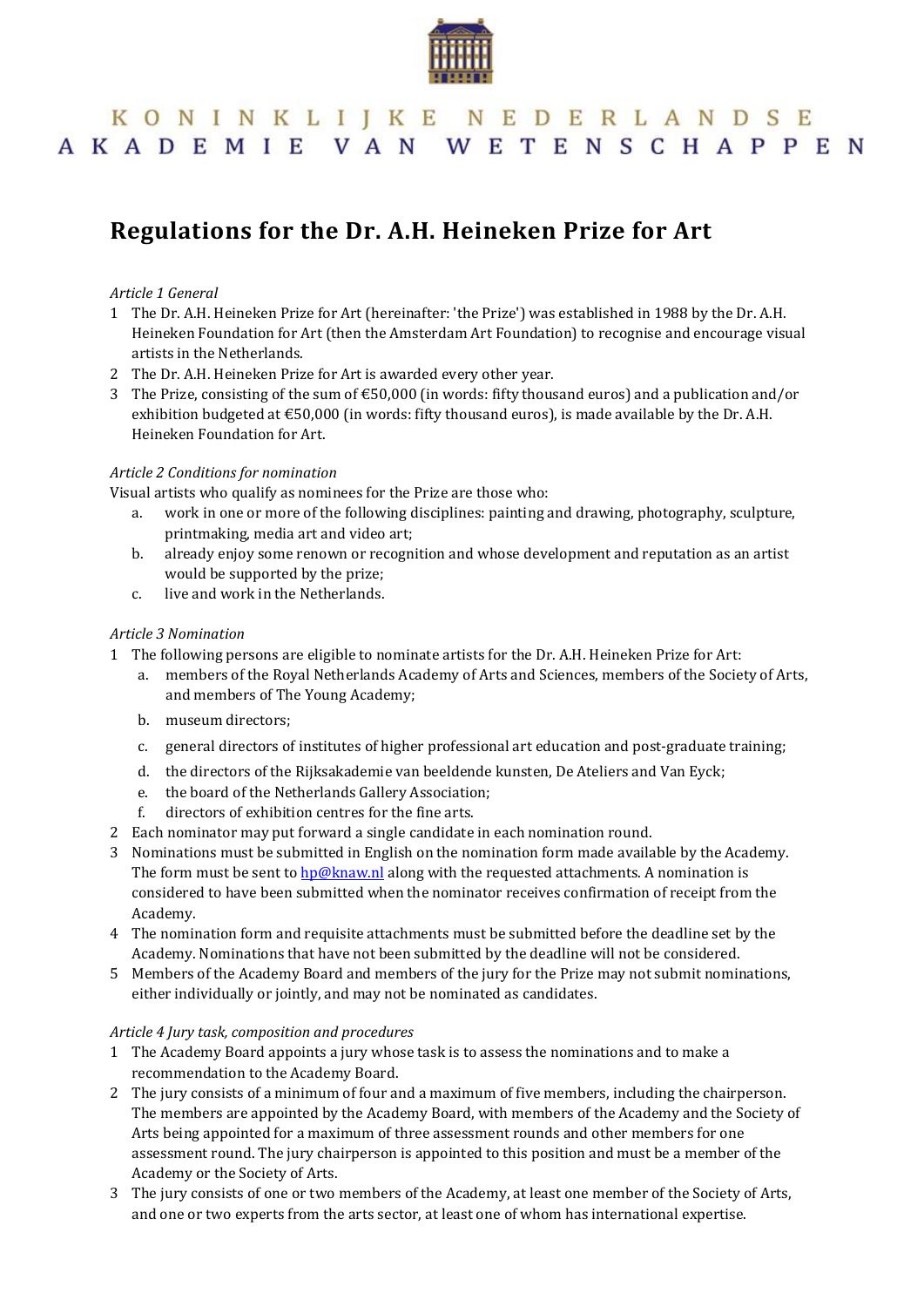

- 4 All decisions by the jury are taken by majority vote.
- 5 At its first meeting, the jury draws up a shortlist of candidates for the prize. At its second meeting, the jury selects the proposed laureate for the prize.
- 6 The chairperson of the Dr. A.H. Heineken Foundation for Art may attend jury meetings as an observer.
- 7 Jury members must adhere to the Academy Code of Conduct Governing Conflicts of Interest for Awards, Memberships and Funding [*Gedragscode belangenverstrengeling prijzen, lidmaatschappen en subsidies*].
- 8 The Academy appoints an executive secretary to assist the jury.

#### *Article 5 Assessment criteria*

- 1 The jury considers the following criteria when assessing the nominees for the prize:
	- a. the artist's work is original and innovative;
	- b. the artist already enjoys some renown or recognition;
	- c. the artist's work appeals to a broad public audience with an interest in art;<br>d. the prize is important to the artist's development and reputation.
	- the prize is important to the artist's development and reputation.
- 2 The jury prepares a report on its assessment, including the grounds for selecting the candidate. The jury submits the assessment report containing its recommendation to the Academy Board.

#### *Article 6 Selection of laureate and presentation of prize*

- 1 Based on the jury's recommendation, the Academy Board selects the laureate.
- 2 The prize is presented by the chairman of the Dr. A.H. Heineken Foundation for Art.
- 3 The prize is presented during a meeting convened for this purpose by the Academy.

#### *Article 7 Final provisions*

- 1 These regulations were adopted by the Board of the Royal Netherlands Academy of Arts and Sciences on 14 May 2019.
- 2 In any circumstance not provided for by these regulations, the Academy Board will decide.